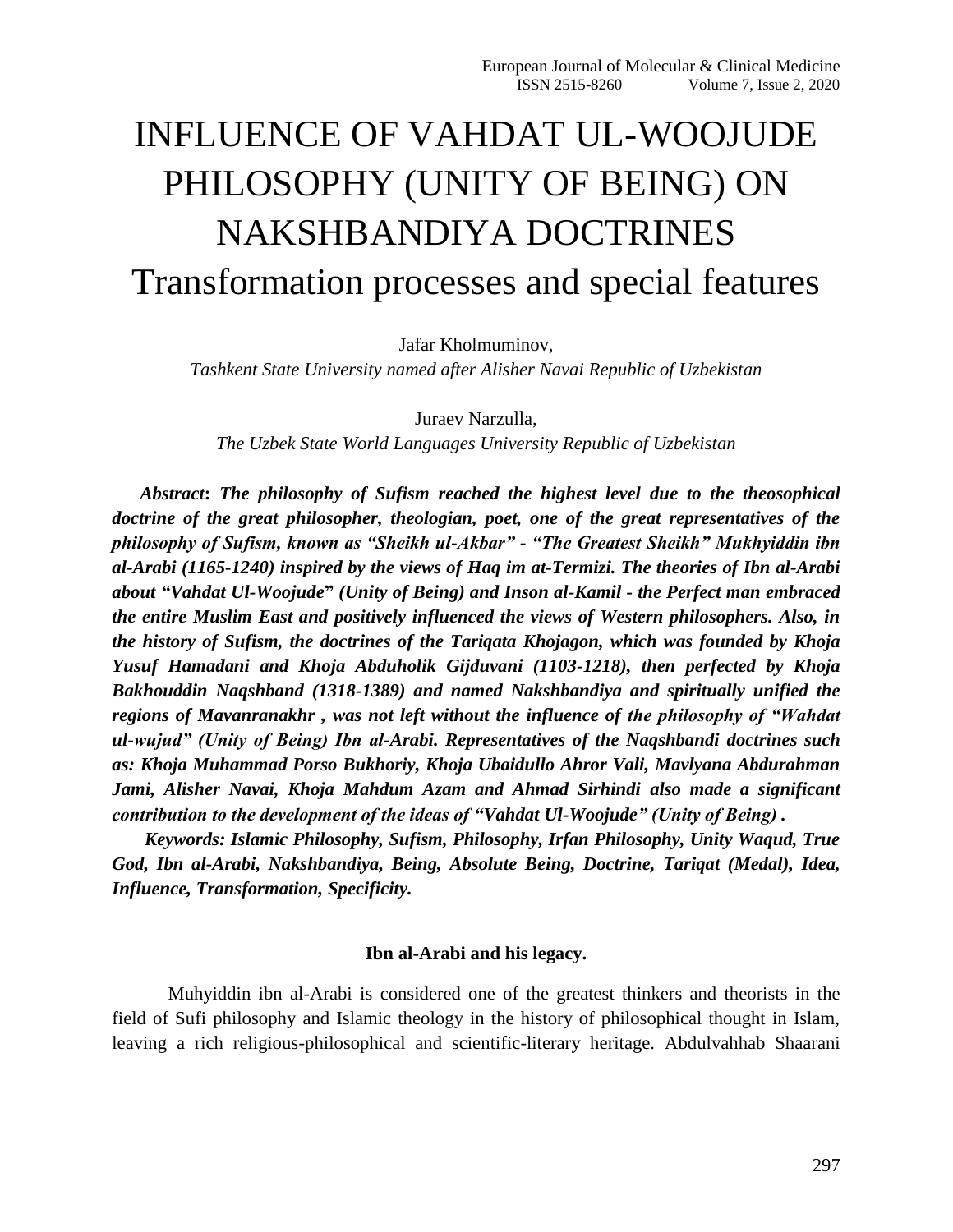believes his heritage consists of more than  $400$  works<sup>1</sup> and Abdurahman Jami believes they are more than 500<sup>2</sup>. The author of Hadat Ulu-orifin lists 475 works by Ibn al-Arabi<sup>3</sup>. According to Karl Brockelmann, a German orientalist, they number 150 volumes<sup>4</sup>. Iranian Sufi scholar Muhsin Zhangiri gives a list of 511 thi works by Ibn al-Arabi<sup>5</sup>. In any case, Ibn al-Arabi left a rich scientific and literary heritage and a huge part of this heritage belongs to such sciences as Sufism, Irfan, Kalam, philosophy, tafsir, history, ethics and fiqh. Ibn al-Arabi was also a good poet and was famous for his sofa called "Tarjuman ul-Ashwoq", which consisted of ghazal and whale genres with Sufi and love themes.

The followers and admirers of Ibn al-Arabi, who lived and worked until the 13th century, belonged to various mazhabs (interpretations) and Sufi tariqats (orders). This fact indicates that Ibn al-Arabi was not limited to any doctrines of legal and theological interpretations or directions of Islam. Otherwise, thinkers, and especially Sufis of different interpretations and currents, would not have been interested in Ibn al-Arabi's views.

Some scholars and researchers in the field of Islamic philosophy claim that some of Ibn al-Arabi's views were based on Christian beliefs. In particular, his support for Christians to believe in the Holy Trinity: "Ab" (father), "Ibn" (son) and "Ruh al-Quds" (Holy Spirit), and to consider it a type of Oneness ("Tawheed"), calling it "complex Oneness", led some Islamic scholars and Western scholars of Ibn al-Arabi to doubt it. For example, the Spanish orientalist M. Asin Palagios assessed his doctrine as Christianized Islam.

The fact is that Sheikh al-Aqbar Muhyiddin ibn al-Arabi was born in Murcia, the city of the Andalusian oasis of Spain, in 560 (1165), after the death of his father Ali ibn Muhammad, brought up under the care of his uncle Ahmad bin Muhammad, was well aware of Christian doctrine.

 On the one hand, the doctrines of Ibn al-Arabi on the Unity of Being were supported by Sharia scholars and thinkers such as the representative of the philosophy of the Kalam Ash'ariya, Muhammad Ibn Umar Ash'ari. The famous philosopher Imam Fahr Razi (544-604), the founder of the tariqat of Sukhravardiya Shahabiddin Abu Hafs Umar ibn Muhammad Sukhravardi (539- 633 B.C.) was a philosopher. ) a well-known hadith scholar under the name of Ibn Najjor Muhaddis, the famous Shofeit Fakhs (Jurists), Abu Abdulloh Muhabiddin Muhammad ibn Mahmud Shofei and Abu Abdulloh Muhammad ibn Yahyo Shofei Dubai Shi Shiti (558-637), A follower of Sheikh Najmiddin Kubro Saydiddin Muhammad ibn Muayyad ibn Abdulloh ibn Ali ibn Hammuya (587-650), Interpreter of hadith and Faqih Muhammad ibn Abdulloh Abu Bakr Kuzoi Balansi known as Ibn Abror (595-658) and Faqi Aziziddin Abdulaziz ibn Abdusalom

عبدالوهاب شعرانی.الیواقط والجواهر. ج.1.ص8. <sup>1</sup>

 $^2$  See: .546 .ص. نفحات الأنس. ص. .546 .

 $3$  See: 114-121. هدیه العرفین. ج.2. ص

<sup>4</sup> Carl Brockelmann. Arabischen Litteratur, Vol. 1. p. 571-582.

جهانگیري، محسن. محیي الدین ابن العربي چهرهي برجستهي عرفان اسالمي. ص108-134. <sup>5</sup>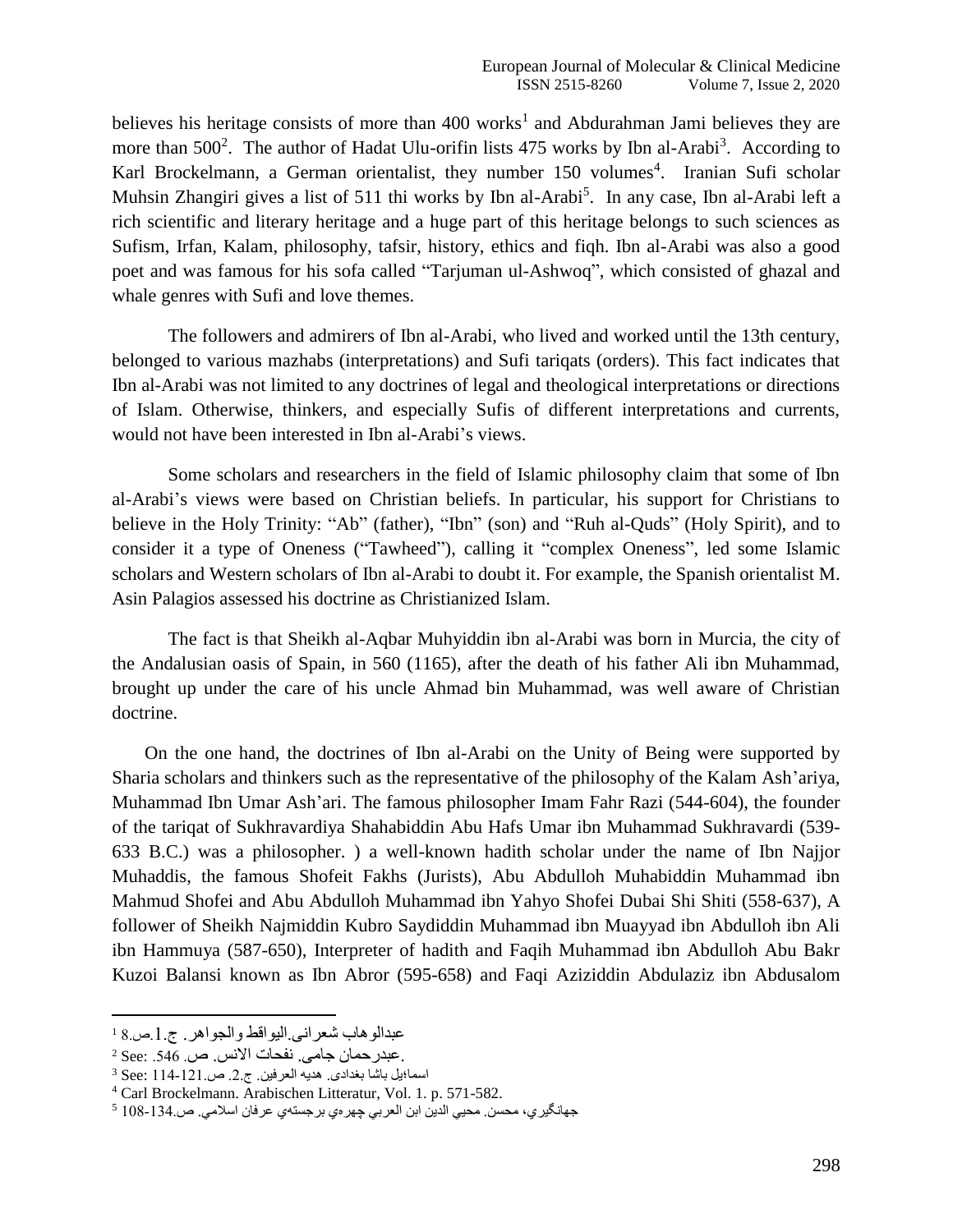(578-660), Scientific historian and geographer Abu Abdulloh Zikriyo ibn Mahmud (605-682), Majididdin Muhammad ibn Ibrahim ibn Firuzobodi (727-811), Sheikh Abulhasan Ali ibn Ibrahim ibn Abdulloh Kori Baghdadi (d. 605-682). 821), Sheikh Muhammad ibn Muzaffariddin ibn Muhammad Abulfatah (d. 926). ), Sufi and great faqi Adulwahob ibn Ahmad Ali Ansori Shofei (Shaarani, d.973 cc.), Shiite faqi and mutaqallim (connoisseur of kalam - Islamic theology) Said Shahid Qadi Nurulloh Shustariy (956-1019), were also translated and commented by great representatives of Sufism, such as Sufism: Sadriddin Kunyavi, Shaykh Fakhriddin Iraki, Khoja Muhammad Porso, and Mawlana Abdurahman Jami, but on the other hand, a number of religious scholars, Kalam and Sufi experts were harshly criticized. Particularly, the Iranian thinker Alouddavla Simnoni (659-736 A.D.), having written a commentary on the famous book by Ibn al-Arabi "Futuhat ul-Maqqiya", criticized views on the Unity of Being Sheikh al-Aqbar, including his naming of the True God "The Absolute Being" (Woody Mutlak)<sup>6</sup>.

Ibn al-Arabi measures every problem of fiqh and kalama (Islamic jurisprudence and theology) based on the criteria of Irfan philosophy, and seeks to show the superiority of the human mind and internal emotional abilities, no matter what. This is especially reflected in his major works such as "Fusus ul-Hikam" and "Futuhat ul-Maqiyah", which were famous in the East and West. It should be noted that no book in the history of philosophical thought in Islam has ever been so famous as Fususus ul-Hikam. This book was an intellectual revolution in the history of philosophical thinking of the Islamic world, and therefore in the Middle Ages was the reason for heated discussions and commentary among scholars-theologians. In particular, the religious, Sufi-philosophical views of the great thinker, poet, and prominent representative of the philosophy of Sufism (irfon) in the 15th century - Mawlana Abdurahman Jami, despite being limited to mazhab Hanafiya and Naqshbandiya tariqat, to some extent correspond to the doctrines of Ibn al-Arabi.

## **What is the Wahdat Ul-Wujood philosophy?**

 In the philosophical and theological doctrine of Ibn al-Arabi "Vujud" (Genesis) and "Universe" two separate categories are considered. From this point of view, the Universe cannot be existence. So, this is something from the Absolute Being: "The Universe is not God (Haq ). He is fully manifest in God."7

 *The mutakallims* (connoisseurs of the kalam) of the ash'ari school belonging to the ahli Sunna wal Jama'a explain the concept of "voodoo" as follows:

1. Wojib ul-Wujood - The existence of God is an imperative.

 2. Mumkin ul-Wujood - God may not have created the "possible" essence of being, but he did.

l

جهانگير ي، محسن. محيي الدين ابن العربي چهر مي بر جستهي عرفان اسلامي. ص. 526. 6

<sup>7</sup> ابن العربي، محيي الدين. الفتوحات المكيه. ج. 3، ص.227. 7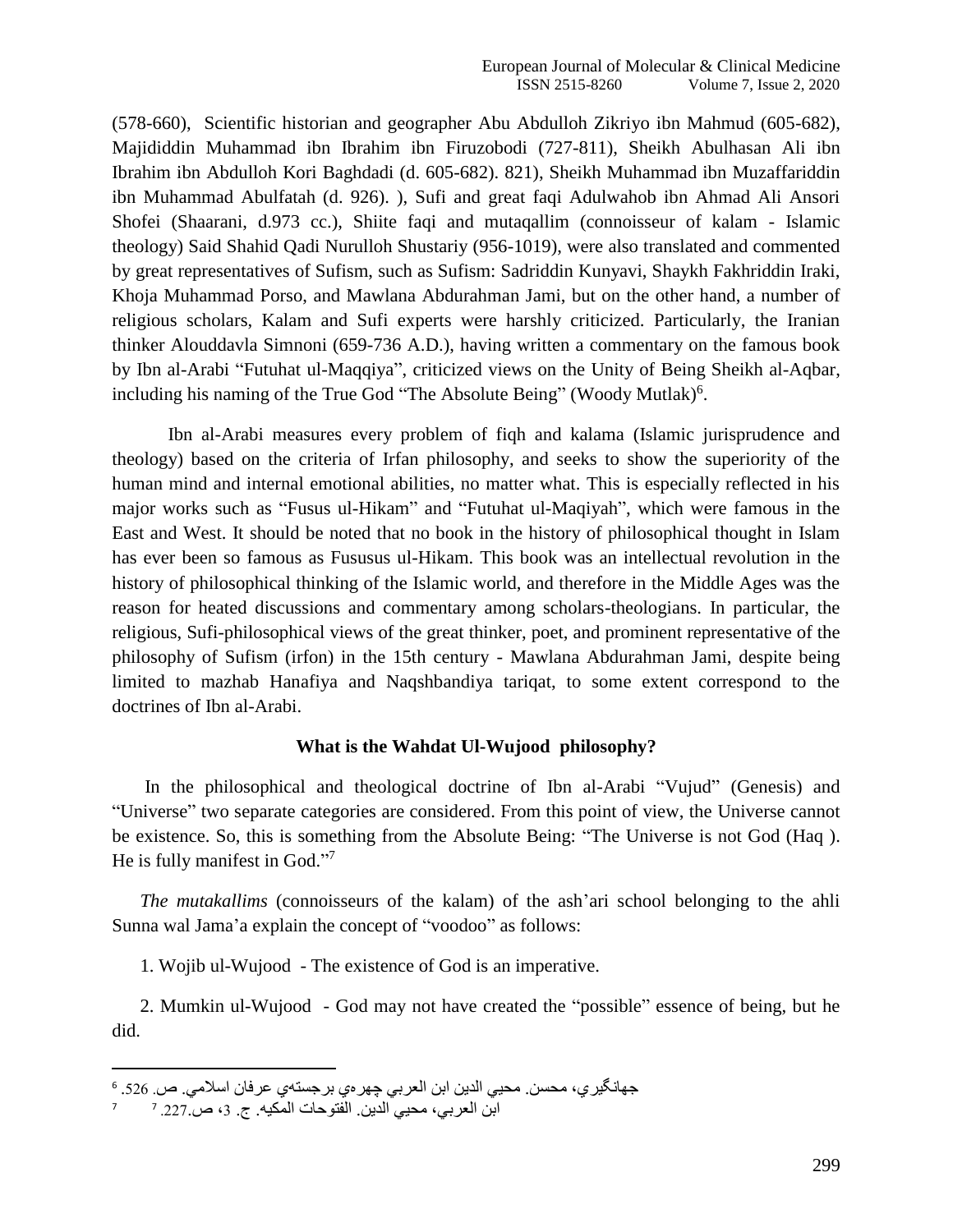3. Mumtane ul-Wujood - The essence that should not be in existence. So God should not have a partner.

 It should be noted that the concept of "Vodjib ul-Wujood" by Ibn al-Arabi as a category of "Wujood" (being) is similar to philosophical concepts of "Vodjib ul-Wujood" of representatives of Eastern Aristotelism, such as Farabi, Ibn Sina and Khayem, but more has a religious-Sufic meaning.

From the point of view of the majority of scientists representing the concept of Vahdat Ul-Woojude (Unity of Being), God did not create being out of nothing, but out of Himself. But from the point of view of mutacallims. representatives of Sunni direction, Allah created being out of nothing. The philosophy of Oneness of Being promoted by Ibn al-Arabi and his followers is not based on the idea that all beings in the world - material and immaterial, living and inanimate - are united into one whole. On the contrary, the concept of Oneness of Being is based on the idea that *Allah is the only (real) being in existence*. That is, this concept is not based on blasphemy or any atheism, but on the supreme manifestation of Tawheed (Unity), which is considered the main belief in Islam. That is, according to Vahdat Ul-Woojude theory, the Universe appeared due to the desire of God to show its beautiful face, power and qualities. God created Genesis in order to introduce Himself. Genesis is the mirror in which the divine face, its knowledge and wisdom are reflected. The main idea of this concept is emanation. The Absolute Spirit (Ruh-i Mutlak) is the consistence of the Universe, everything that happens in the Universe, regularities, contradictions and concord, movement of matter, interaction of bodies, balance and order, growth and decay are involved in the Divine presence. Everything, from the smallest piece of creation to the Universe, is under the control of the Absolute Spirit. On this basis, the whole world exists only in the presence of the One Spirit - the Absolute, and existence exists thanks to the Absolute Spirit. That is, the true and eternal being is He Himself, and the material world is not eternal, it is only a reflection of His imagination  $(Hayol)^8$ .

According to the doctrine, Ibn al-Arabi, the Divine Light (Nuri Ilahi), by its nature and necessity, emanates in the same situation with the same color. Naturally, the question arises: how can Divine Light, free from diversity, be simultaneously promised in different colors in different things?

 Ibn al-Arabi and his followers resorted to a natural phenomenon, the rays of the sun, to make the answer logical and creative, and compared everything in the Universe to glass. Naturally, Divine Light prevails and is fixed in one color that is unthinkable to the mind. It is very sensitive and delicate, but not unchangeable. It doesn't change it. But the glasses can be different. They differ in colour, size, shape, location, nature, i.e. in property and essence. So they have different ability and ability to accept Divine Light.

<sup>8</sup> Nadjmiddin Kamilov. In the interpretation of Ibn Arabi Abdurahman Jami. / Jafar Kholmuminov. The doctrine of Jami and Wahdat ul- Wujood. - p.3.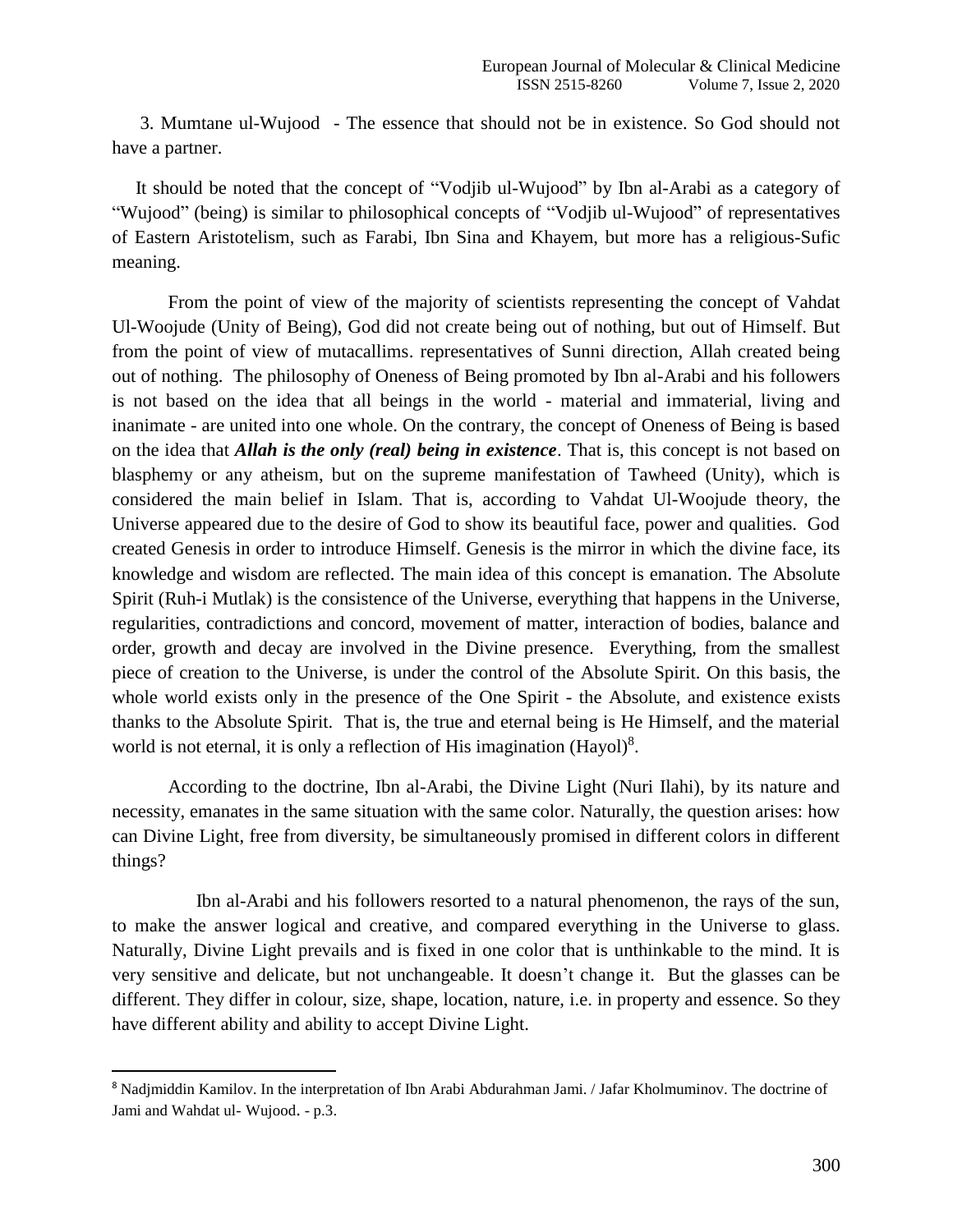The theory of "Ayoni Sobita" in the philosophy of Ibn al-Arabi is reminiscent of the theory of the "world of ideas" of the great philosopher Plato. Plato in his work titled "Timei" writes that together with nonexistent but existing things there are also nonexistent but eternally changing things. He called "never-changing" and along with this "ever-changing" but actually "nonexistent" things "Eidos", that is "ideas". In Plato's idealism, which is ontological doctrine, "idea" was divided into higher and lower species. The higher "idea" reflected the concept of "good". In Plato's doctrines, "the idea is the beginning of all beginnings". To consider the idea as the basis of existence of the beginning of all beginnings, further the basis of religious views was the reason that some religious representatives raised Plato to the level of a prophet (saint), and his theory of the higher idea was interpreted as theological doctrine.<sup>9</sup>

 Plato considered his doctrines about "ideas" from the gnoseological point of view. In his opinion, the man: "cannot understand the higher idea. He can only be understood by God and feel the divine mind. Divine mind, in its turn, requires divine life, existence of divine power. Therefore, God is not only divine power, but also the best virtue. God is that very virtue. He directs all things, inferior ideas, essence, to virtue».<sup>10</sup> Thus Plato notes that his doctrine is related to God. The philosopher has placed God at the center of all existence. So, there are similarities between Plato's theory of "ayoni sobita" and his theory of "ideas". For example, the nonvariability of "ideas", their interrelation between each other and their creation, or the "higher idea" (to compare "ayoni sobita") "lower idea" of a sub idea (signs and signs of "ayoni sobita") $<sup>11</sup>$ , testify to the similarity between these theories. But based on these similarities, they</sup> cannot be considered one and the same. Otherwise, Plato's theory about his "ideas" could be considered the initial manifestation of the ayoni sobita theory of Islamic philosophy. In any case, the views of Plato and Neoplatonists (Neoplatonism) gave a new turn to Western philosophy and contributed to formation of the first pantheistic views in the history of philosophy. For example, Eriuthena, the great philosopher of the IX century and a major representative of scholastic philosophy, in his work "On the Division of Nature", which was written in the direction of philosophical realism, introduced the concepts of *existence* and *non-existence* into the concept of "Nature" and divided it into four types:

1. Not created and creating nature is God. Because he is absolute and perfect, he cannot be understood.

2. The created and creating nature is a divine mind or a logo. It reflects the meaning and nature of creation.

3. Created and not created nature. It is the world of things that exist in space and time.

<sup>9</sup> Western philosophy. - p. 101

 $10$  Ibid – p.

<sup>&</sup>lt;sup>11</sup> Gunnar Skirbekk, Nils Gile. History of Philosophy.  $- p. 93$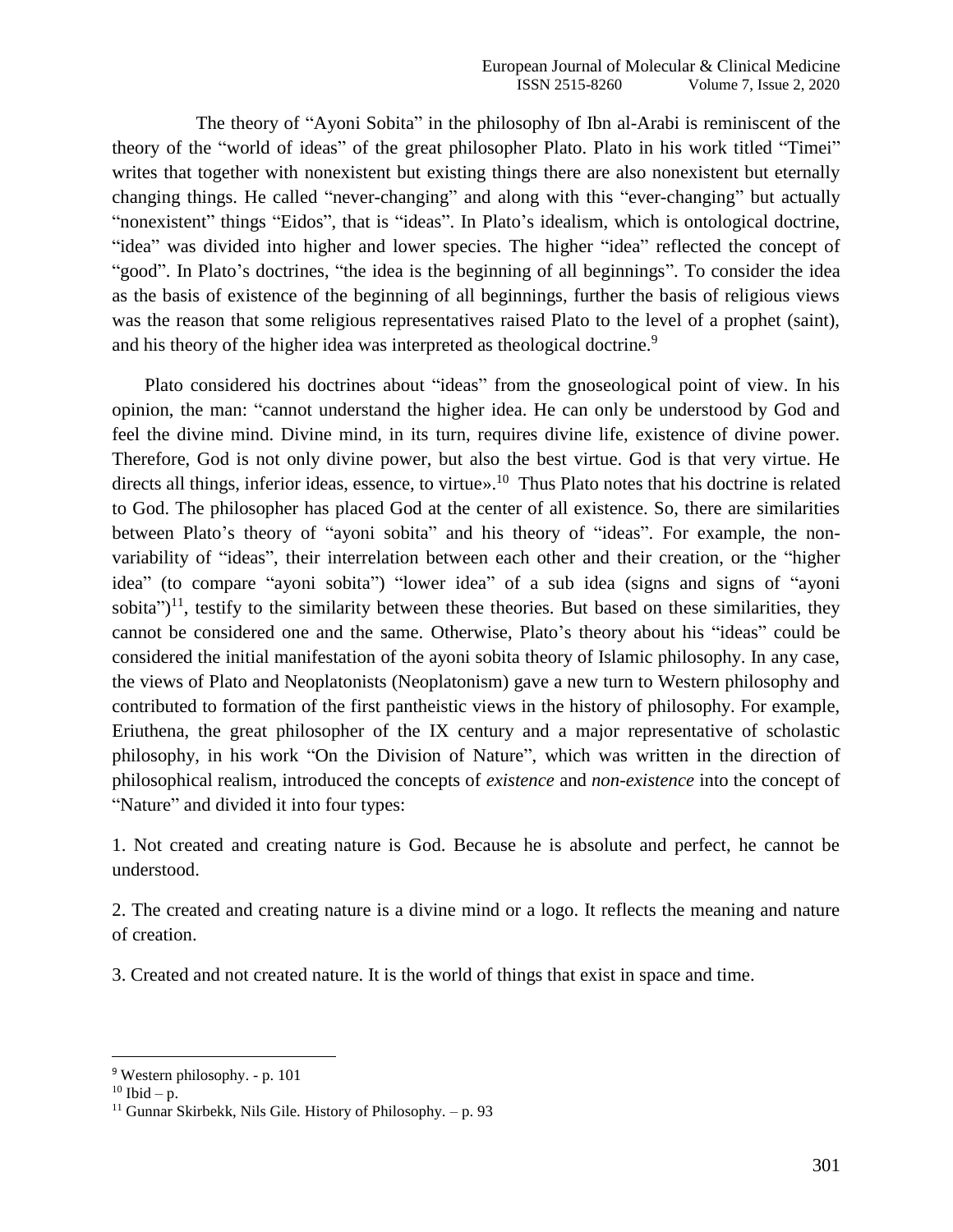4. Nature, which doesn't create and doesn't create, is also God, but God, who doesn't create, is the result of the things which aspire to him.<sup>12</sup>

So, did the views of the founder of Islamic pantheism - the philosophy of *Wahdat ul-Wujud* - Ibn al-Arabi reflect the views of philosophers in Europe, or at least aroused interest? The next side of the question is exactly that. As mentioned above, Ibn al-Arabi was born and raised in Andalusia, was fond of Arab-Spanish culture and naturally had sufficient information about Christian religion and the history of philosophical thought in Europe. Perhaps this is the secret of the similarity of his thinking to the Western religious-philosophical style. On the other hand, perhaps along with other Arab-Islamic spiritual heritage translated into Latin and other European languages, there were also some works (or passages). Perhaps that is why Dante, in his "Divine Comedy", expresses his thoughts in Ibn al-Arabi style in a way. For example, in different heavens Paradise places the best and noblest people, and each planet belongs to a prophet or a saint. The same method had previously been used by Ibn al-Arabi in his work "Fusus ul-Hikam". As in Fusususa al-hikam, he associates it with the name of a prophet. And Pica Della Mirandola in his work "Essence and Unity", expresses some pantheistic ideas. Pico's pantheistic views are based on the idea that "God and the universe are one", "God does not exist outside nature, he will be with nature", "God is the highest, final essence of nature"<sup>13</sup>. The pantheism of Ibn al-Arabi, that is, *Vahdat Ul-Woojude* (Unity of Being), is interpreted in four stages:

1. God is the only and absolute essence.

2. Except for the True Deity, nothing really exists. That is, the essence of the Universe, the entities and substances in it, the human world, etc. cannot be called the essence. Since the existence of all things is related to the existence of the Absolute Essence.

3. All Essences of Being, also the human world, are the existence (reflection) of the True Deity.

4. The Universe and all of its essences cannot be true being because they were created by the emanation of God.

 As we can see, Pico's pantheistic views do not have a systematic, concrete, and substantiated theoretical basis, unlike Ibn al-Arabi's pantheistic views, but to some extent, they resemble his brief version.

## **Naqshbandism and the Vahdat Ul-Woojude philosophy.**

 Khoja Muhammad Porso, a great thinker of the doctrines of Naqshbandiya (died 865/m.1420) was the first person who paid serious attention to the philosophy of "Vahdat Ul-Woojude**"** among Naqshbandi. He used and tried to develop the ideas of "Vahdat Ul-Woojude**"**

<sup>12</sup> Western philosophy. - p. 230

<sup>13</sup> Ibid – p.284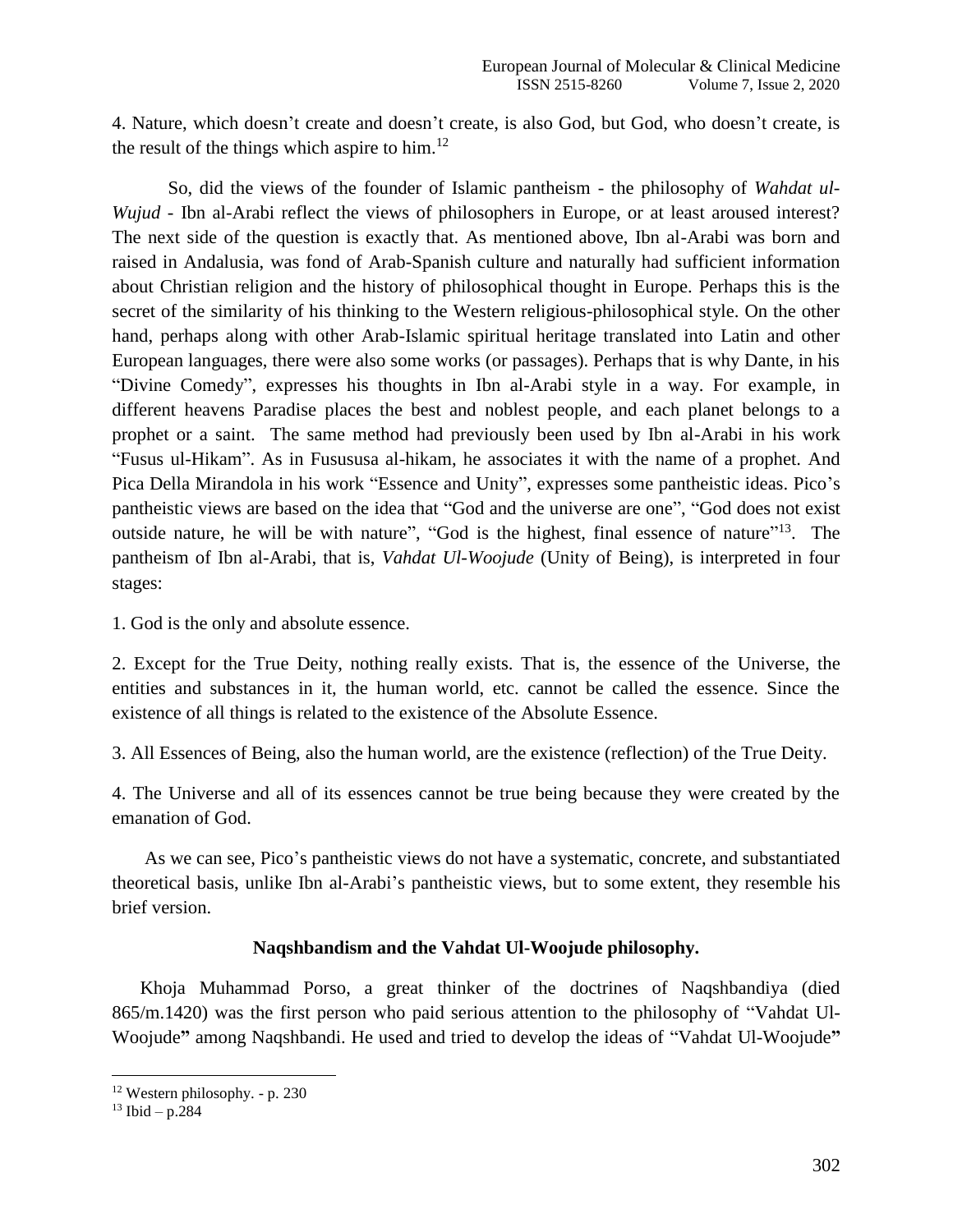in his works "Fasl ul-hytob" and "Sharhi Fususus ul-hikam". Following it, the great feast of Naqshbandiya Khoja Ahror Wali (1404-1490) paid special attention to this concept and commented on some ideas of Ibn al-Arabi. The bright representative of the doctrines of Naqshbandiya, great thinker, poet Abdurahman Jami (1414-1492) throughout his life, having deeply studied the philosophical views of Ibn al-Arabi, his scientific works within the framework of the doctrines of Naqshbandiya provided them with correct comments.

 Since *Vahdat Ul-Woojude*'s philosophy is a much more complex and controversial doctrine, it cannot be said that representatives of the Naqshbandiya doctrine accepted it as it really is. The representatives of the Naqshbandi were only interested in some aspects of the doctrines. More precisely, they took into account some aspects that suited their religious (Hanafi) ideologicalphilosophical views. Specific trinforming moments with regard to the philosophy of Vahdat Ul-Woojude and Naqshbandism are reflected in the following:

 1. The ideas expressed in Bahautdin Naqshband's "Aurod" and Khoja Ahror Wali's "Risolai Wolidia" coincide with the principles of Ibn al-Arabi's "Everything from Him" and "He is everything".

 2. Questions about the essence and attributes of Allah, which were of interest to representatives of the Kalam and Sufi philosophy. From the point of view of Ibn al-Arabi and his followers, the names and attributes of Allah are separate from him on the one hand, but on the other hand, they are Allah. That is, the diversity that consists of the names and attributes of Allah is perceived as separate from God. But if we take into account the unity of God and His attributes, and that they are not separate from God, it is clear that names and attributes with God are the same.

 According to Abulhasan Ash'aari, the founder of Kalam Ash'ari's philosophy, "The attributes are not He, but they are not separated from Him"<sup>14</sup>.

 As we see, there are many contradictions between Ibn al-Arabi and the Ash'ariyah Kalam school on this subject. But despite the fact that Jami is one of the leading scholars of the Sunni direction, he supports the view of Ibn al-Arabi. And he also gives this opinion in his Sufi work "Lavoeh"<sup>15</sup>.

 3. The concept of "Inson al-Qamil" (The Perfect Man), which is one of Ibn al-Arabi's central ideas in the field of Vahdat Ul-Woojude philosophy, is a vivid example of the transformation of some of the Great Sheikh's ideas into the teachings of Naqshbandiy.

In his doctrines, Ibn al-Arabi does not speak of a real and earthly Man, but a Man of a microcosm. In his work "Haq ikat ul Haq oyik" he considers the essence of the Man as well as

l

<sup>14</sup> شهرستاني ابو الفتح محمد. الملل و النحل. ج.1. ص.56.

جامي، نورالدین عبدالرحمن. لوایح. ص.55. See <sup>15</sup>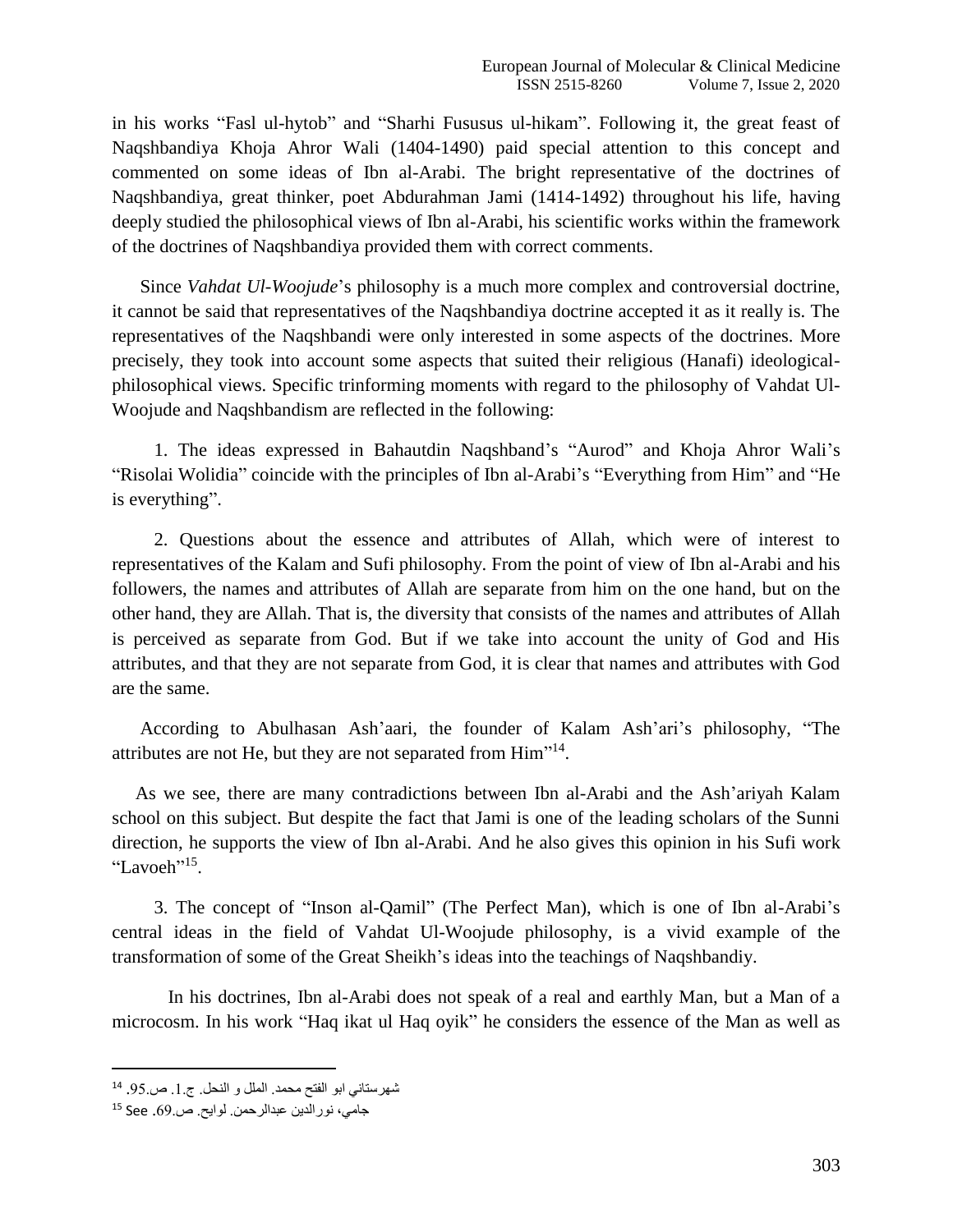other essence of the Farah and explains it in the following way: "As the world is created for the Man and the Man is the true purpose"<sup>16</sup>.

 Al-Insan al-Qamil (The Perfect Man) is the highest and most superior person of all mankind, transcending the boundaries of time and space. According to a consensus of enlighteners, the Perfect Man is Muhammad (s.a.c.), i.e. "the truth of Muhammad". The question of the Perfect Man after Ibn al-Arabi was in the focus of Iranian and Central Asian thinkers. The views on the Perfect Man of Sheikh Amuli, Abdukarim Gilani and Aziziddin Nasafi undoubtedly originate from the doctrines of Ibn al-Arabi. But the views of the thinker about the Perfect Man are interpreted in two directions: the Perfect Man is the Cosmic Essence. (Ibn al-Arabi, Sheikh Omuli, Abdulkarim Gilani); 2) The Perfect Man is the cosmic and earthly essence (Aziziddin Nasafiy)<sup>17</sup>. The scientific and artistic heritage of the thinkers of Naqshbandism (Khoja Muhammad Porso, Khoja Ahror Wali, Abdurahman Jami, Alisher Nawai) contains both interpretations. In their philosophical and Sufi works, the Perfect Man has a Cosmic Essence, and in Sufi art works (Masnavi, Gazelle and Rubai) he has both a Cosmic and an Earth Essence.

 4. *The question of Tawhida (Unity)*. Ibn al-Arabi considers his concept of "Vahdat Ul-Woojude**"** to be the same as the general Islamic Tawhid. Therefore, he does not see any difference between the concepts of "La'ilaha illalah" (there is no God except Allah) and "La ma'awjuda illalah" (there is no creature except Allah). But Naqshband sheikhs, such as Jami, interpret the theme in the following way: "The real light is no more than one and it is a divine light. Divine light is unlimited and infinite to no one and nothing. And the Universe is Divine light reflecting its attributes and various manifestations. <sup>18</sup>

 5. The notions of "Haq" (God) and "halk" (created by God of essence). In the doctrines of Ibn al-Arabi, the concept of "Haq " (Allah) is described by various descriptions and interpretations. Sometimes Ibn al-Arabi explains the Haq and the Halk as the same and sometimes interprets them separately from each other. Sometimes he interprets the elevation of the Haq and the Halk, in some cases the opposite. As a result, it would appear that he speaks of a "kasrat" (multitude) from a "vahdat" perspective. This leads to some misunderstandings and contradictions in the interpretation of Ibn al-Arabi's views.

Despite the fact that Mavlono Jami was in the position of Sheikh ul-Aqbar (the Great Sheikh), he is too cautious about the notions of "Haq " and "Hulk", that is, he does not put "Haq " instead of "Hulk" and "Hulk" instead of "Haq " and treats this issue as a thinker of the Naqshbandism of the representative of Mazhab Khanafiya. He interprets "Haq" as light and the diversity of its rays as the Universe and the acceptance of the Universe as an emanation of divine light (ta'jalli nuri ilahi) as "Tawhid". Jami comments on the concepts of "Haq " and "Hulk" based

l

<sup>16</sup> بن عربي، محيالدین، حقیقت الحقایق. ص. .11

<sup>&</sup>lt;sup>17</sup> See: Najmiddin Komilov. Sufism or Perfect Human Morality. Book 1. - pp. 143-153.

<sup>&</sup>lt;sup>18</sup> Manuscript Fund Institute of Oriental Studies of the Academy of Sciences of the Republic of Uzbekistan. PN 1331. - L.612 a.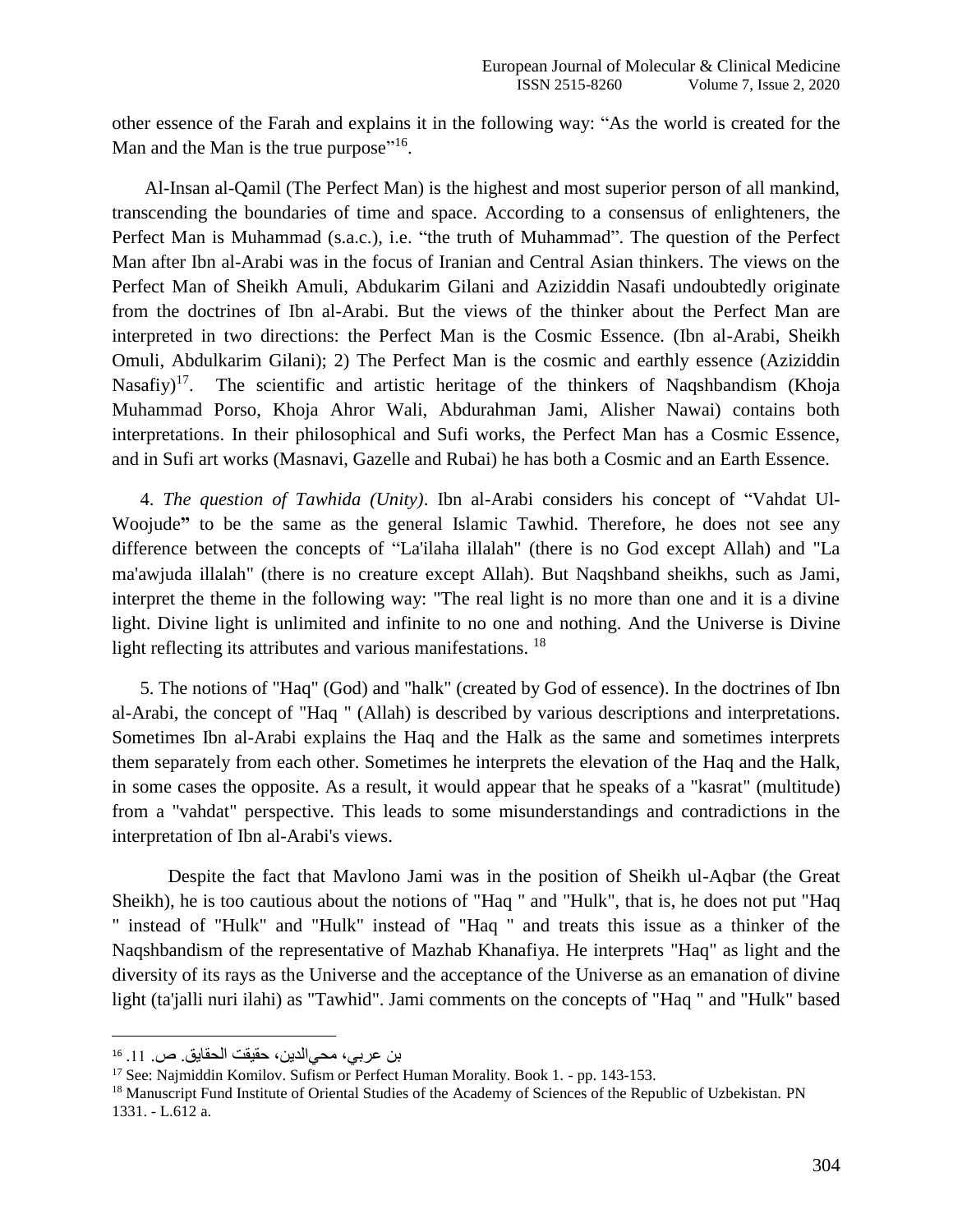on the worldview of "Tawhid" (unity) and in his comments does not go beyond "Tawhid" (unity).

 According to Salah bin Mubarak Bukhari, when Bahautdin Naqshband was returning from the Hajj pilgrimage, he arrived in Herat. In connection with his arrival, Amir Muiziddin Husayn gathered many people and arranged a meeting.

 During the meeting, Amir asked Khoja, "You do not have zikri jahr, hilvat (privacy) and samam. So what is your tariqat based on?" He answers as follows: "In the words of Abduholik Gijduvoni, 'Khilvat Dar Anjuman' (Privacy in Society). He asked again: What is "Solitude in the society?" He answered: "To be with people outside, with God inside"<sup>19</sup>.

 6. In the doctrines of Naqshbandiya, there is a spiritual connection between a murshid (a sheikh, a mentor) and a murid (a disciple, a follower) in three forms:

- The murid represents the sheikh in front of him, then directs his gaze between his two eyebrows until he loses consciousness.

- Murid represents himself as a sheikh until he passes out.

- Murid imagines himself as the Sheikh in front of him and introduces him into the centre of his heart and imagines his heart as a long corridor and the Sheikh walking along this corridor towards him.<sup>20</sup>

 According to Ibn al-Arabi, "The perfect man is the mirror of the Almighty. Man is a perfect mirror and based on the possibilities of perceiving the mirror, the manifestation of God (insight; emanation - J.H.) is also different.<sup>21</sup> The representation of a mourid mourid between his two eyebrows (that is, very close) can be considered an imaginary stage of connection. In the second stage a mourid represents a mourid with his heart: he connects his heart with the mirror of the Absolute Spirit - embodying the truth of mankind and the Universe - the heart of his feast (mentor); feels his heart love; $^{22}$  receives divine mercy from his heart; observes the emanation of the Absolute Spirit in his heart. This state activates the heart of the murida: it gives beautiful feelings; to enjoy the unconsciousness - "murakaba" (Sufi meditation - J.H.) leads to intoxication. Jami advises to stay in the state of "murakaba" as long as possible without interruption. Since, in Naqshbandism, internal unconsciousness (without "raks" and "samba") is very important. When a murid reaches such a state, it forgets even the murshid and falls into the hands of the unconsciousness. This is what Hazrati Hoja (Bahautdin Naqshband - J.H.) writes about:

 $\overline{a}$ 

بخاري<sub>.</sub> صلاح بن مبارك<sub>.</sub> انيس الطالبين وعده السا لكين<sub>.</sub> ص. 36. <sup>19</sup>

<sup>20</sup> Usmon Turar. History of Sufism. - p. 81.

ابن عربي، محيالدین، حقیقت الحقایق. ص. 12 <sup>21</sup>

<sup>&</sup>lt;sup>22</sup> Manuscript Fund Institute of Oriental Studies of the Academy of Sciences of the Republic of Uzbekistan. PN 1331. - L.616 a.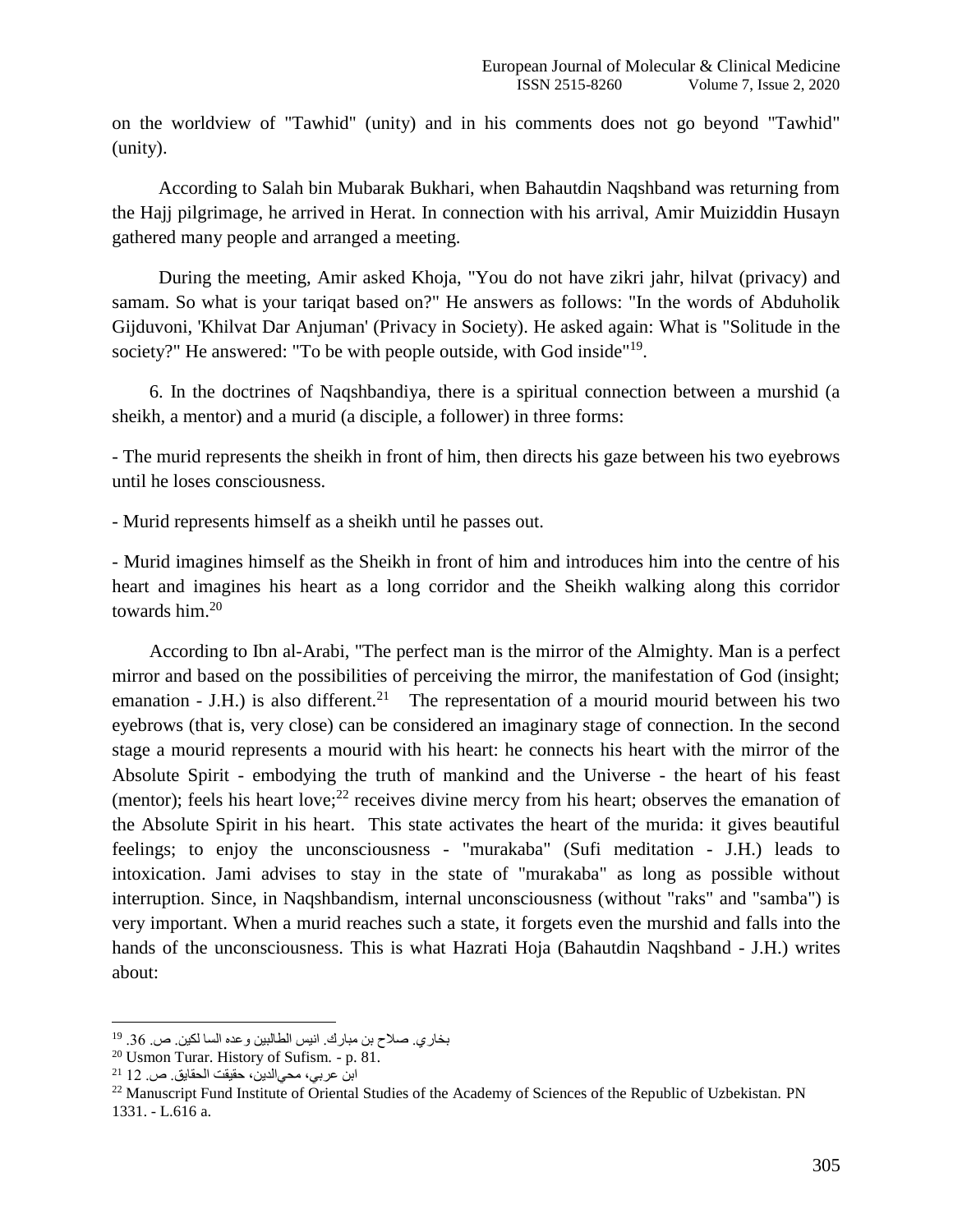"Maro monu hudro ba on behudi deh."<sup>23</sup>

Meaning: Leave me alone, give yourself to the unconscious.

 Jami comments on the theme of connection between Man and God in the doctrines of Ibn al-Arabi in connection with the rule of Naqshbandism "Hush Dar Dam". In this respect (i.e. in the stage "Hush Dar Dami". - J.H.) your essence should be connected with the soul, so that your essence would disappear and when you look at yourself it would be with the eye directed to Him. When you talk about yourself, these words must be expressed to Him. Then "Muqayyad" (limited being - J.H.) is transformed into "Mutliak" (Absolute) and "AnalHaq " into "HuvalHaq"<sup>24</sup>.

 7. Ahmad Sirhindi (d. 1624), who founded the Mujaddi school as part of the Naqshbandi order, which was known among the Muslims of India under the name of Imam Rabbani, formulated the idea "He is everything" in the philosophy of Vahdat Ul-Woojude as "Everything from Him" and gave the basis for the concept "Vahdati shuhud".

#### **Conclusion**

 The influence of the philosophical and religious doctrines of Muhyiddin Ibn al-Arabi "Covers the entire Islamic world, from Andalusia to Indonesia. In some cases, it goes beyond Sufism and joins the issues of the Kalam and philosophy  $\ldots$ <sup>25</sup>. In particular, his concept of Vahdat Ul-Woojude was widely disseminated in Iran and Central Asia, and had a positive impact not only on religious and philosophical thought but also on poetry. In particular, it served to scientifically and theoretically strengthen the doctrines of Naqshbandiya, which were formed on the basis of mazhab Hanafiya. We can say that the philosophy of Ibn al-Arabi in the XIII-XVIII centuries in the Muslim East, has turned into one of the priority forms of philosophical worldview, even in some cases, the dominant religious and philosophical ideology and at the same time the most controversial concept.

#### **Reference**:

- [1] Carl Brockelmann. Geschichte Der Arabischen Litteratur Vol.1. 1937.
- [2] Baghdadi, Ismail Poshcho. Hudayat ul-Arifin. 2-т. Istanbul, 1951 (in Arabic).
- [3] Bukhari, Salah bin Mubarak. Anis at-taliban va iddat as-salikine. Tehran, 1371 (in Arabic.).
- [4] Gunnar Skirbek, Niels Guillet. History of Philosophy. Tashkent: "Sharq", 2002 (in Uzbek).
- [5] Jahangiri, Muhsin. Muhyiddin ibn Arabi is the largest representative of Islamic irthan. Tehran: University of Tehran, 1375 (in Persian).

 $\overline{\phantom{a}}$  $23$  Ibid

<sup>24</sup> جامي، نورالدین عبدالرحمن. لوایح ص..58.

سلیمان الوداغ. ابن عربی. ص161. <sup>25</sup>